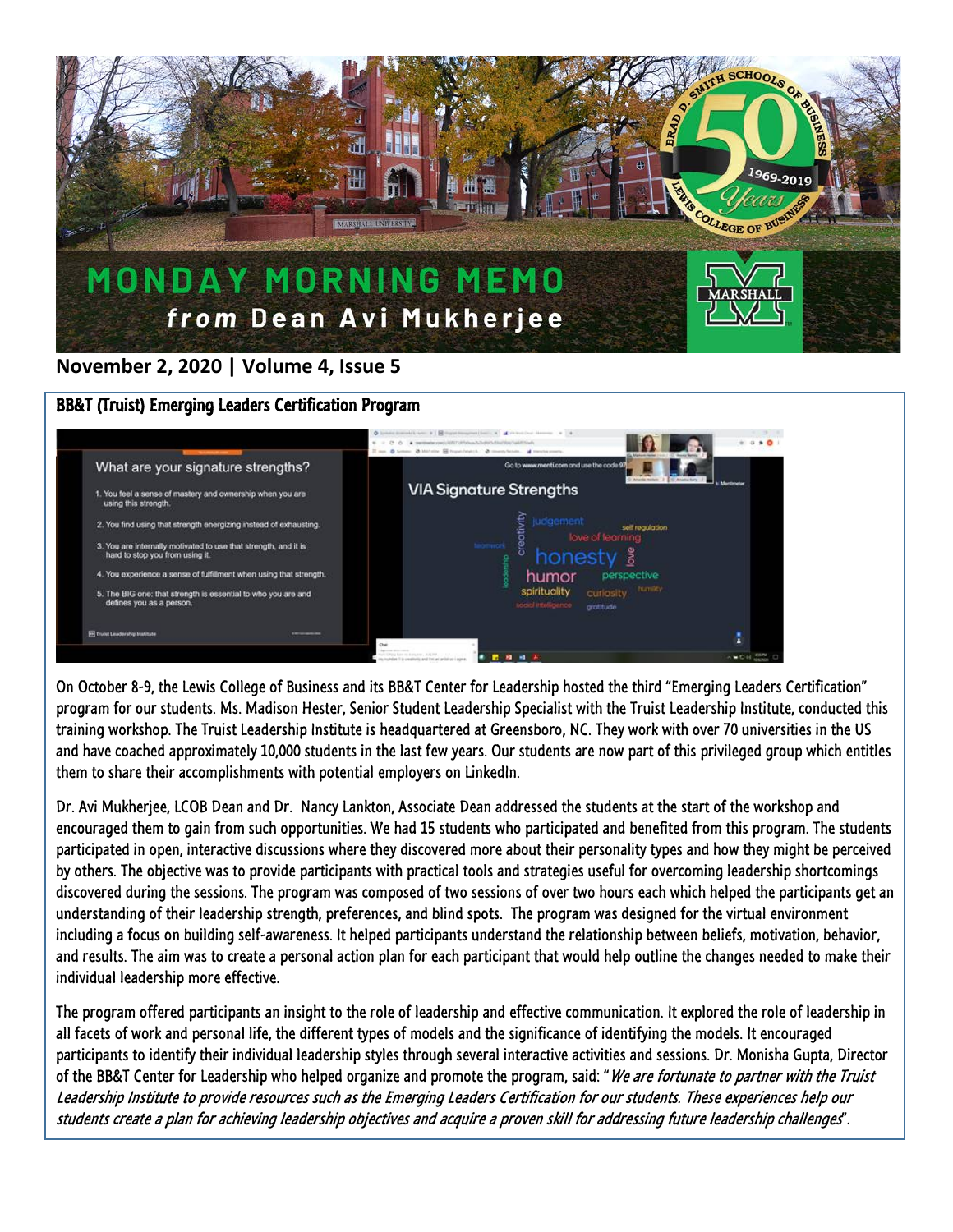

Ms. Madison Hester from Truist shared the following comments at the end of the program:

"I have to say, your overall support of the program (along with the support of Dr. Mukherjee) really goes so far in our partnership at Marshall. Dr. Gupta truly places an emphasis on supporting students in their leadership development, and it showed in my interactions with them throughout the program."

At the end of the certification program, students created their own leadership purposes. Their statements included goals for their personal leadership, action items to take toward becoming a good leader, and how they want to be perceived by others in a leadership role. They were even able to download a certificate to enhance their professional LinkedIn profiles.

Mara Rinehart, a student participant, shared her thoughts: "As everyone knows, it has been hard to find a sense of normalcy during these unprecedented times. In the times of modified or cancelled events, I am extremely grateful to have had the opportunity to still be able to attend the BB&T Leadership Conference this October. In this conference, I was able to learn about my leadership style, become aware of my weaknesses, and focus on becoming a better leader to my fellow classmates and peers. It is never too late to learn how to become a leader, and the BB&T program is a great first step. I would like to extend my gratitude to my professor, Monisha Gupta, and Dean Avi of the Lewis College of Business, for allowing me this wonderful opportunity. It is extremely rare to be able to attend such a beneficial conference of this magnitude (for free)! I encourage my peers and classmates to take advantage of this opportunity next year and use it to grow and become aware of how they can become a successful leader as well."

Amadou Barry, another student participant said: "Leadership is a lifestyle. Listening, learning how to be constructive and adapt to any situation, understanding the right questions to ask, and building connections are a few skills that leadership entails. The BB&T Leadership program provided me with the knowledge and insight on how to become the leader I wish I had. Understanding that leadership is not about the power or role you hold, but the actions you take influences others, and leads to a new and improved world of innovation. With these skills, I can positively progress the growth of future leaders who will do the same for generations to come. Leaders are not just born but they are also made. I am grateful that BB&T Institute has made me into a leader."

## About The BB&T Leadership Institute

In 1957, Dr. James Farr founded Farr Associates in a mission to apply psychological concepts to leadership development. He provided consulting services and leadership developmental workshops to companies for more than 30 years. His tenet that self-awareness is the key to compelling leadership and business success was a substantial part of BB&T's leadership development curriculum. In 1994, BB&T purchased Farr Associates, effectively pairing Farr's expertise in psychology with proven BB&T leadership development programs. In 2014, Farr Associates was rebranded as The BB&T Leadership Institute. Today, The Leadership Institute unites the corporate leadership curriculum of BB&T and psychological research findings in the emerging leaders program. The BB&T Leadership Institute's mission includes: "Expanding the learning experiences of the next generation of leaders by creating awareness of financial literacy and leadership concepts." The Student Leadership Programs Team works on both initiatives but focuses on leadership concepts at the collegiate level.